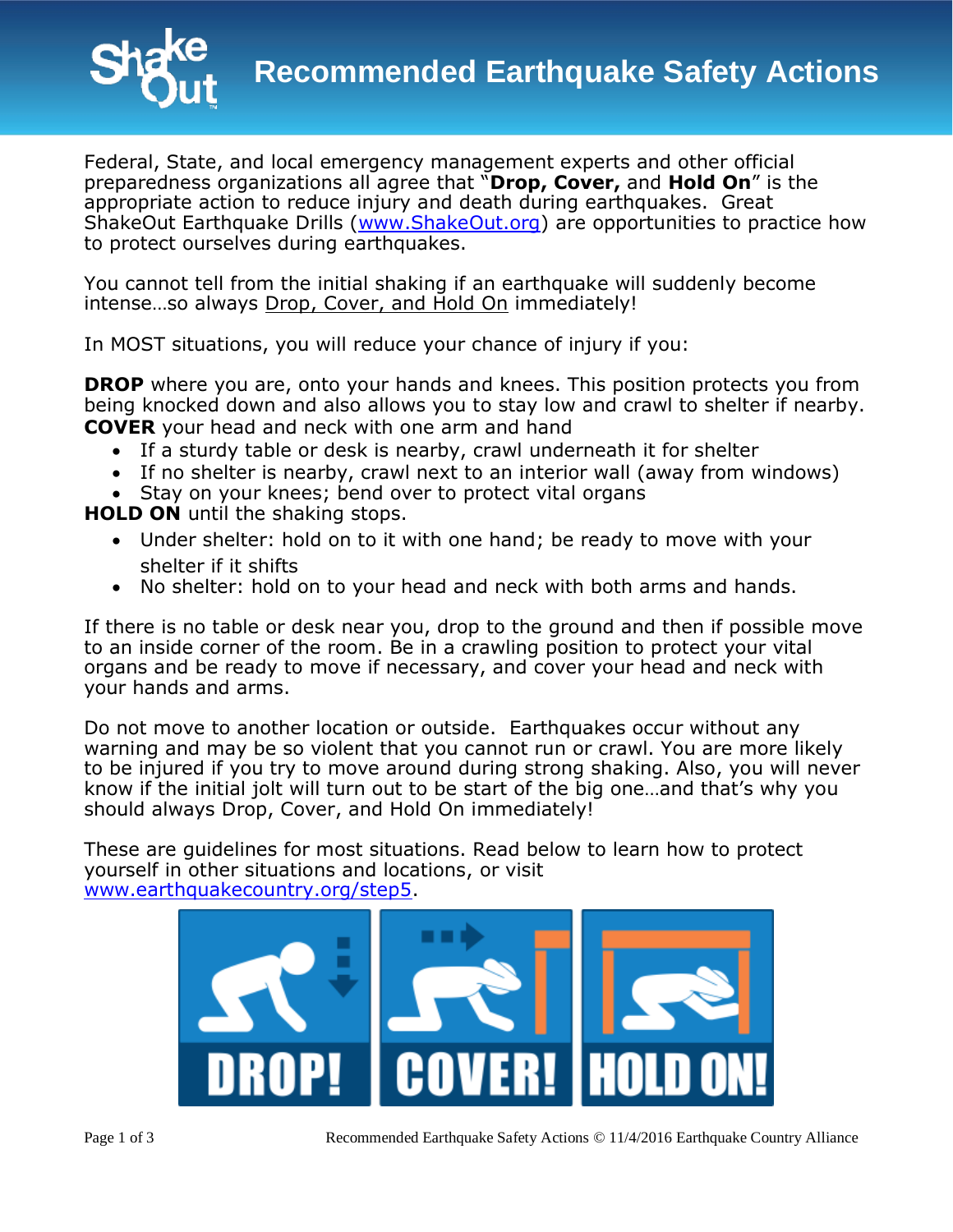

**Indoors:** Drop, Cover, and Hold On. Avoid exterior walls, windows, hanging objects, mirrors, tall furniture, large appliances, and kitchen cabinets with heavy objects or glass. However, do not try to move more than 5-7 feet before getting on the ground. Do not go outside during shaking! The area near the exterior walls of a building is the most dangerous place to be. Windows, facades and architectural details are often the first parts of the building to break away. If seated and unable to drop to the floor: bend forward, Cover your head with your arms, and Hold On to your neck with both hands.

*In a wheelchair:* Lock your wheels and remain seated until the shaking stops. Always protect your head and neck with your arms, a pillow, a book, or whatever is available. See EarthquakeCountry.org/disability for recommendations for people who use wheelchairs, walkers, or are unable to drop to the ground and get up again without assistance.

*In bed:* Do not get out of bed. Lie face down to protect vital organs, and Cover your head and neck with a pillow, keeping your arms as close to your head as possible, while you Hold On to your head and neck with both hands until shaking stops. You are less likely to be injured by fallen and broken objects by staying where you are.

*In a high-rise:* Drop, Cover, and Hold On.Avoid windows and other hazards. Do not use elevators. Do not be surprised if sprinkler systems or fire alarms activate.

**In a classroom**: Drop, Cover, and Hold On. Laboratories or other settings may require special considerations to ensure safety. Students should also be taught what to do at home or other locations.

*In a stadium or theater:* Drop to the ground in front of your seat or lean over as much as possible,

## *MYTH – Head for the Doorway:*

An enduring earthquake image of California is a collapsed adobe home with the doorframe as the only standing part. From this came our belief that a doorway is the safest place to be during an earthquake. We now understand that doorways are no stronger than any other part of the house, and do not provide protection from falling or flying objects. You are safer under a table.

then Cover your head with your arms (as best as possible), and Hold On to your neck with both hands until shaking stops. Then walk out slowly, watching for anything that could fall during aftershocks.

**In a store:** Drop, Cover, and Hold On. Getting next to a shopping cart, beneath clothing racks, or within the first level of warehouse racks may provide extra protection.

*Outdoors:* Move to a clear area if you can safely do so; avoid power lines, trees, signs, buildings, vehicles, and other hazards. Then Drop, Cover, and Hold On. This protects you from any objects that may be thrown from the side, even if nothing is directly above you.